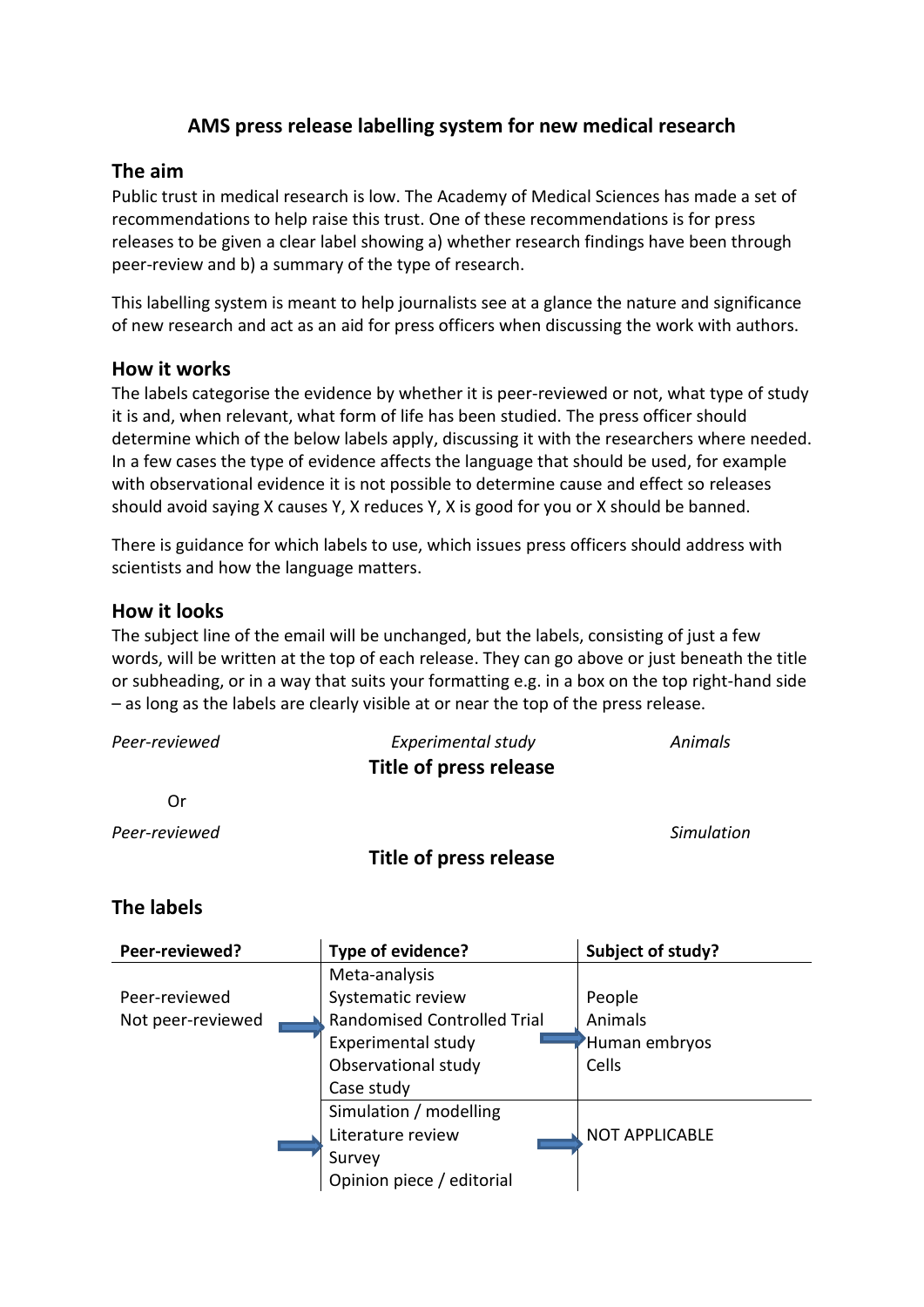## **Guidance**

### **Peer-reviewed?**

The peer-review system uses independent experts to scrutinise research. Peer-review is far from perfect, but it gives some confidence in the quality and robustness of the evidence. Journalists will still report on research that has not been peer-reviewed, but they should be aware that it involves greater care or a different tone to the reporting e.g. in a feature piece.

*Peer-reviewed* – The entire study (including methods, results and discussion) was sent for independent, external review by relevant experts as part of a journal publication process.

*Not peer-reviewed* – For anything that doesn't fit into the 'peer-reviewed category' including, but not limited to, all conference abstracts, posters or presentations, and editorials and opinion pieces, even if they are being published in a journal.

### **Type of evidence?**

Use the label that best applies. For research papers that involve more than one type of evidence, use the label that applies to the key question the researchers were trying to answer i.e. the primary outcome, or use more than one label if necessary.

*Meta-analysis* – The author(s) combined the results, or data, from multiple previous studies and performed a new statistical analysis.

*Systematic review –* The author(s) collected and critically analysed multiple studies using criteria that were set before the start, as opposed to a literature review which can include any papers that provide evidence for a particular point.

*Randomised Controlled Trial* – The author(s) put the test subjects (often people or animals) in different groups at random and then manipulated at least one variable to see what impact it had. An RCT will include a control group that has not received the treatment being tested.

*Experimental study* – The author(s) manipulated at least one variable to see what impact it had on the subjects (often people or animals). The subjects may have been put into different groups, but not at random. There may, but will not always, be a control group that has not received the treatment being tested.

Sometimes datasets are re-analysed to answer a new question; if the original study was not set up to answer this new question then this new research may not fit the criteria of an experimental study or RCT. If in doubt, use the label 'observational study'.

*Observational study* – The author(s) investigated whether X correlates with Y so cannot demonstrate cause and effect. The author(s) did not manipulate a variable, though they may have tried to measure it e.g. frequency of consuming diet drinks and obesity, where those who are obese may be more likely to drink diet drinks.

*Case study –* These consist of observations or data from a single patient or individual case e.g. in the form of a report that says 'We found patient X had a surprisingly high level of Y'.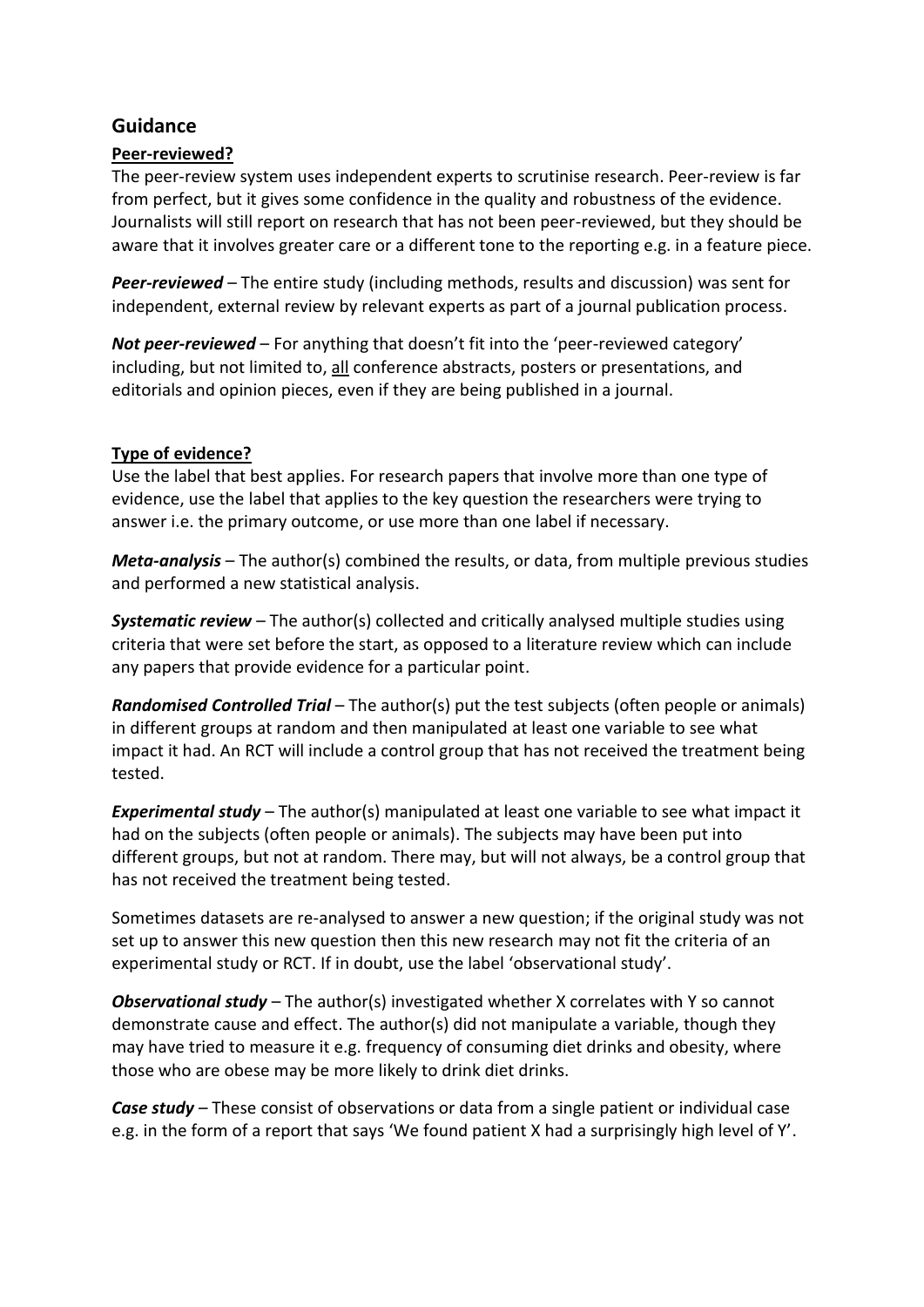## *The following study types do not get labelled as being a study in people, animals, human embryos or cells:*

*Simulation / modelling* – The author(s) used a computer simulation or mathematical model to predict the outcome, rather than measure real-world variables. The original values put into the model may have come from real-world measurements.

*Literature review* – Summarises and references a number of previously published studies on the topic, but does not include a new peer-reviewed re-analysis of data.

*Survey* – A study based solely on the responses to a series of questions. The survey label is not meant for studies where participants in a trial are given treatments x or y and then asked questions about their responses in follow-up.

*Opinion piece/editorial* – Based on the opinions of the author(s)/institution and may reference new research but does not include original new data. Always labelled as not peerreviewed.

**Subject of study**: Use all of the following labels that apply most appropriately and leave blank if none do. These labels are only to be used for new peer-reviewed data that appear in a meta-analysis, RCT, experimental, observational or case study.

*People –* This is a study based on research using people.

*Animals –* This is a study based on research on whole animals.

*Human embryos –* This is a study based on research using human embryos.

*Cells –* This is a study based on research in micro-organisms, cells, tissue, organs or nonhuman embryos.

If so many labels apply that you can't fit them in, or if you're press releasing an unusual type of study which isn't covered by one of the labels – don't worry. We know there will be a small number of exceptions when the labelling system can't be applied. If in doubt, or if you'd like to ask advice, please contact us at the Science Media Centre.

As well as using the labels at the top, please feel free to provide in the notes to editors either the link to the online guidance or the definitions given here of the labels you've picked – some journalists have said that that along with the labels would be useful.

#### **Language to use**

A [Cardiff university research team](http://journals.plos.org/plosone/article?id=10.1371/journal.pone.0168217) that has been looking into the impact of press releases, recommends the following simple guide that applies to 'causal words' such as *reduces*, *cuts*, *harms*, *kills*, *boosts*, *increases*, *helps*.

If writing about experimental evidence then use 'can reduce', 'can boost' or simply 'reduces' or 'boosts'.